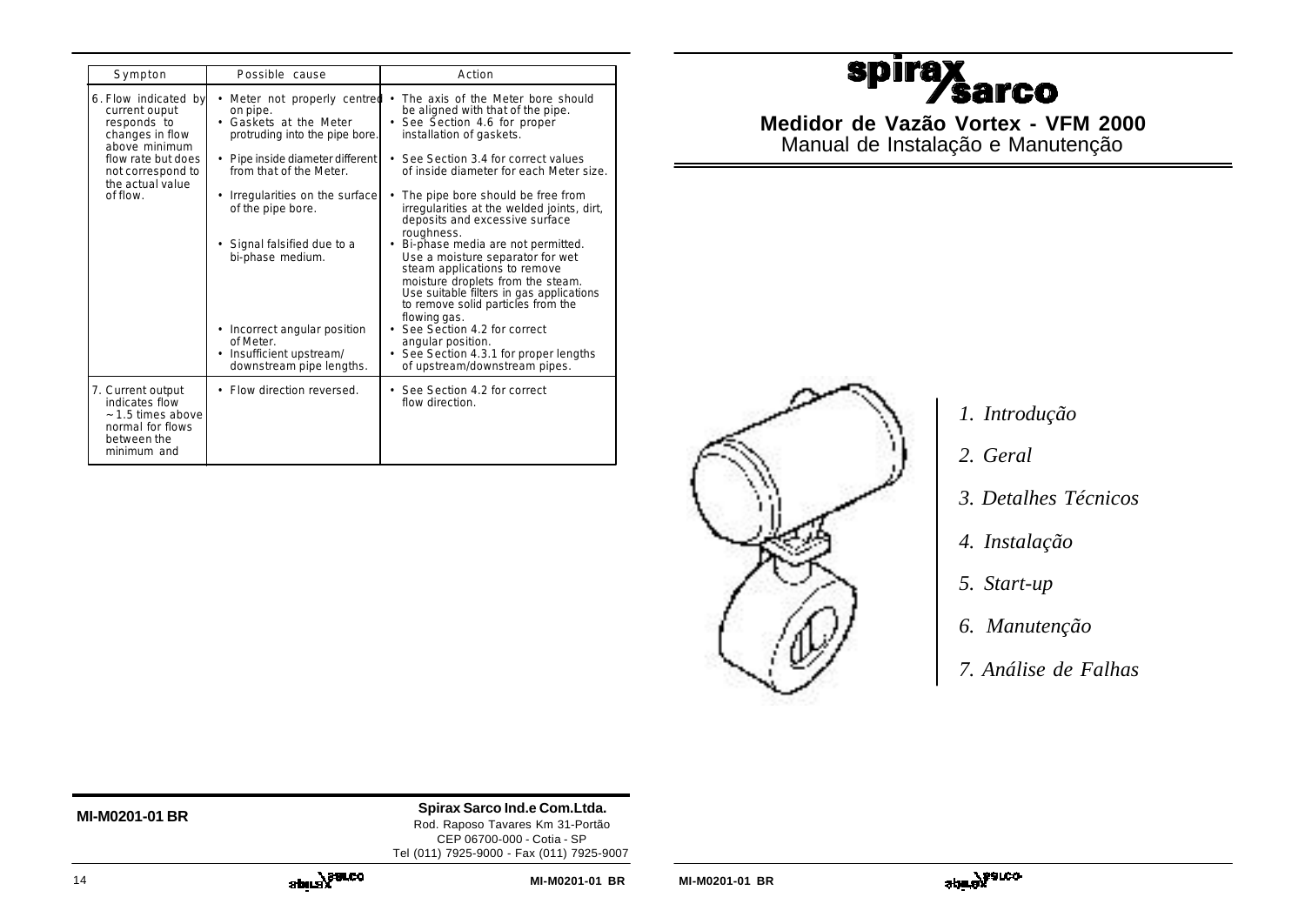# *1. Introdução*

This booklet gives full details of the recommended procedures for the installation of the **Spirax Sarco VFM 2000 Vortex** pipeline units, (Wafer and Flanged). It also covers commissioning of the system together with maintenance and fault finding procedures.

# *2. Geral*

The Spirax Sarco vortex flow metering system consists of two main elements:-

### **2.1 The VFM 2000 Vortex Pipeline Unit:**

This is installed in the pipeline at the point where the flow is to be monitored and operates using the Karman vortex street principle to measure the volumetric flowrate of gases and vapours/ steam. The VFM 2000 (primary head ) converts this into an 4 - 20 mA analogue signal for onward transmission to the readout unit or other equipment.

# **2.2 The Readout Unit:**

Various different types of Readout Units are available to accept and process the output signal from the primary head. Additional inputs from a PTX pressure transmitter and/or a TTX temperature transmitter may be acceptable depending on the particular application and type of readout in use.

# *3. Detalhes Técnicos* **3.1 Princípio de Operação**

The vortex flowmeter is used for measuring the flow velocity of gases and steam in pipelines. The measuring principle is based on the development of a Karman vortex shedding street in the wake of a body built into the pipeline. In theory, this process enables measurements to be carried out in turbulent flows with a Reynolds number Re > 3000, but linear measurements are only possible where Re > 20 000.

The periodic shedding of vortices occurs first from one side and then from the other side of a bluff body (vortex-shedding body) installed perpendicular to the pipe axis. Vortex shedding generates a so-called "Karman vortex street" with alternating pressure conditions whose frequency **f** is proportional to the flow velocity **v**. The non-dimensional Strouhal number **S** (primary head constant) describes the relationship between vortex shedding frequency **f** (in Hz), width **b** (in metres) of the body, and mean flow velocity **v** (m/s.)

 $f = \frac{S \times V}{b}$ 

The flexural vibration of the vortex-shedding body is picked up in the primary head via sensors and analysed in the signal converter. In the case of gaseous flowing media, the vibration frequency ranges between 10 and 1000 Hz.

To calculate the mass flowrate, pressure and/ or temperature transmitters will be required to give density compensation.



|                    |         | Range Availability |           |           |                           |         |         |
|--------------------|---------|--------------------|-----------|-----------|---------------------------|---------|---------|
| <b>Size</b>        | 25      | 40                 | 50        | 80        | 100                       | 150     | 200     |
|                    | 48      | $1\frac{1}{2}$     | $\gamma$  | ייכי      | $\mathbf{A}^{\mathbf{u}}$ | 6"      | 8'      |
| Wafer<br><b>PN</b> | 40.100  | 40.100             | 40.64.100 | 40.64.100 | 16,40,64                  |         |         |
| ANSI               | 300     | 300                | 150,300   | 150.300   | 150,300                   |         |         |
| Flanged PN         | 40.100  | 40,100             | 40,64,100 | 40,64,100 | 16,40,64                  | 16.40   | 10,16   |
| ANSI               | 150,300 | 150,300            | 150,300   | 150.300   | 150,300                   | 150,300 | 150,300 |

# **3.3 Condições Limites**

The maximum pressure and temperature limitations depend on the materials of construction and the flange specified.

| Operating temperature: |                           |
|------------------------|---------------------------|
| Standard version       | $-20$ to $+180^{\circ}$ C |
| High temperature       | $-20$ to $+220^{\circ}$ C |
| version (optional)     |                           |

# **3.4 Dimensões**

#### **3.4.1 Unidades**



| <b>ANSI</b>    | DN          |     | WAFER           |       |       | WEIGHT |
|----------------|-------------|-----|-----------------|-------|-------|--------|
| <b>SIZE</b>    | <b>SIZE</b> |     | Dimensions (mm) |       |       | kg     |
|                |             | a   |                 | ?c    | C     | (Max)  |
| 1"             | 25          | 65  | 258.5           | 26.7  | 28.5  | 3.8    |
| $1\frac{1}{2}$ | 40          | 6.5 | 269.5           | 40.9  | 43.1  | 4.6    |
| <b>プ</b>       | 50          | 65  | 273.0           | 52.6  | 54.5  | 4.9    |
| 3"             | 80          | 65  | 293.0           | 78.0  | 82.5  | 6.8    |
| Л"             | 100         | 65  | 301.5           | 102.4 | 107.1 | 7.5    |
|                |             |     |                 |       |       |        |

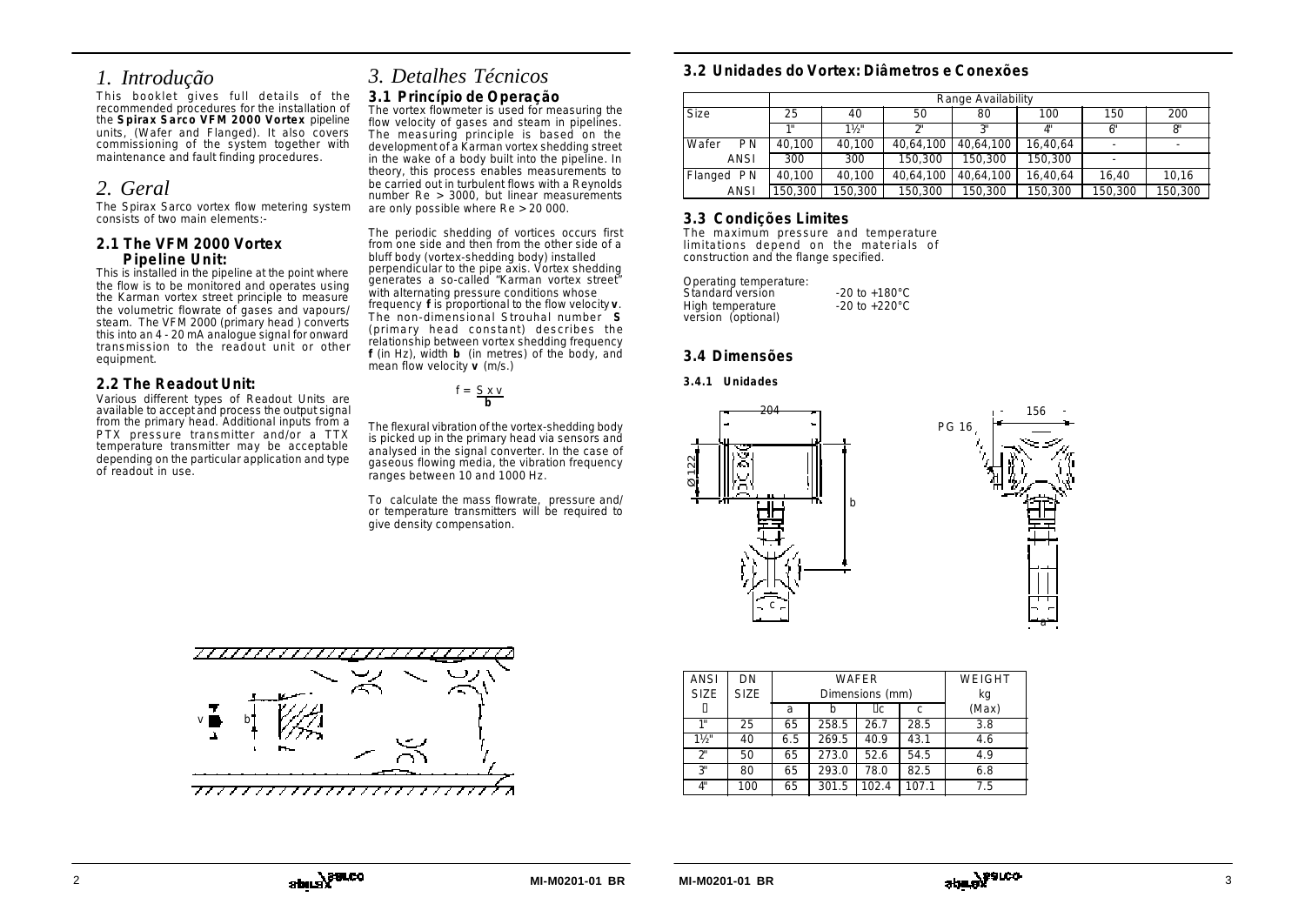#### **3.4.2 Unidade Flangeada (DN 25 à 100 e 1" à 4")**





| <b>ANSI</b><br><b>SIZE</b> | DN<br><b>SIZE</b> |     | <b>FLANGED</b><br>Dimensions (mm) |       |       | WEIGHT<br>kg |
|----------------------------|-------------------|-----|-----------------------------------|-------|-------|--------------|
|                            |                   | a   | b                                 | 2c    | C     | (Max)        |
| 1"                         | 25                | 250 | 258.5                             | 26.7  | 28.5  | 6.3          |
| $1\frac{1}{2}$             | 40                | 250 | 269.5                             | 40.9  | 43.1  | 9.8          |
| $2^{\circ}$                | 50                | 250 | 273.0                             | 52.6  | 54.5  | 10.5         |
| 3"                         | 80                | 250 | 293.0                             | 78.0  | 82.5  | 16.3         |
| 4"                         | 100               | 250 | 301.5                             | 102.4 | 107.1 | 18.2         |
| 6"                         | 150               | 250 | 368.5                             | 154.2 | 159.3 | 25.9         |
| 8'                         | 200               | 300 | 401.0                             | 202.7 | 207.3 | 43.7         |

### **3.4.3 Unidade Flangeada (DN 150 & 200, ANSI 6" & 8" )**





### **4.1.1 Accuracy**

In order that the flowmeter can meet its specified accuracy and performance, it is essential that the following guidelines for installation are followed carefully.

Ensure that all debris is removed from the line prior to and during installation and that no weld scale or other swarf can find its way into the unit.

**4.1.2 Temperatura e Pressões mensuraveis**

To determine the temperature and/or pressure of the piped product (e.g. for calculation of the mass flowrate), suitable measuring points must be provided.

Installation upstream of flow meter - Min. distance:  $20 \times D$  (D = meter size)

Installation downstream of flow meter - Min. distance:  $10 \times D$  (D = meter size)

If fitted downstream allowance must be made for the pressure drop in the flow meter, such that the correction value for operating conditions prevailing are the same as upstream of the flow meter.

### **4.1.3 Items included with shipment**

VFM-2000 flowmeter Mounting bolts, washers, nuts and centring sleeves (supplied with wafer version) Installation and operating instructions

#### **4.1.4 Items to be provided by customer** All cables for electrical connection. Gaskets between VFM-2000 and pipeline **4.2 Direção da Vazão e posição do Medidor**

# **4.2.1 Horizontal Pipe Run**

The VFM 2000 vortex meter must always be installed with the flow in the direction of the arrow, bluff side of vortex-shedding body facing incoming flow i.e. upstream side, and with the buff body lying perpendicular to the flow, see below:-

#### **4.2.2 Tubulação Vertical Run**

The VFM 2000 may be installed in a vertical pipe run, see below:-





# **4.3 pipework**

**4.3.1 Upstream/downstream pipework**

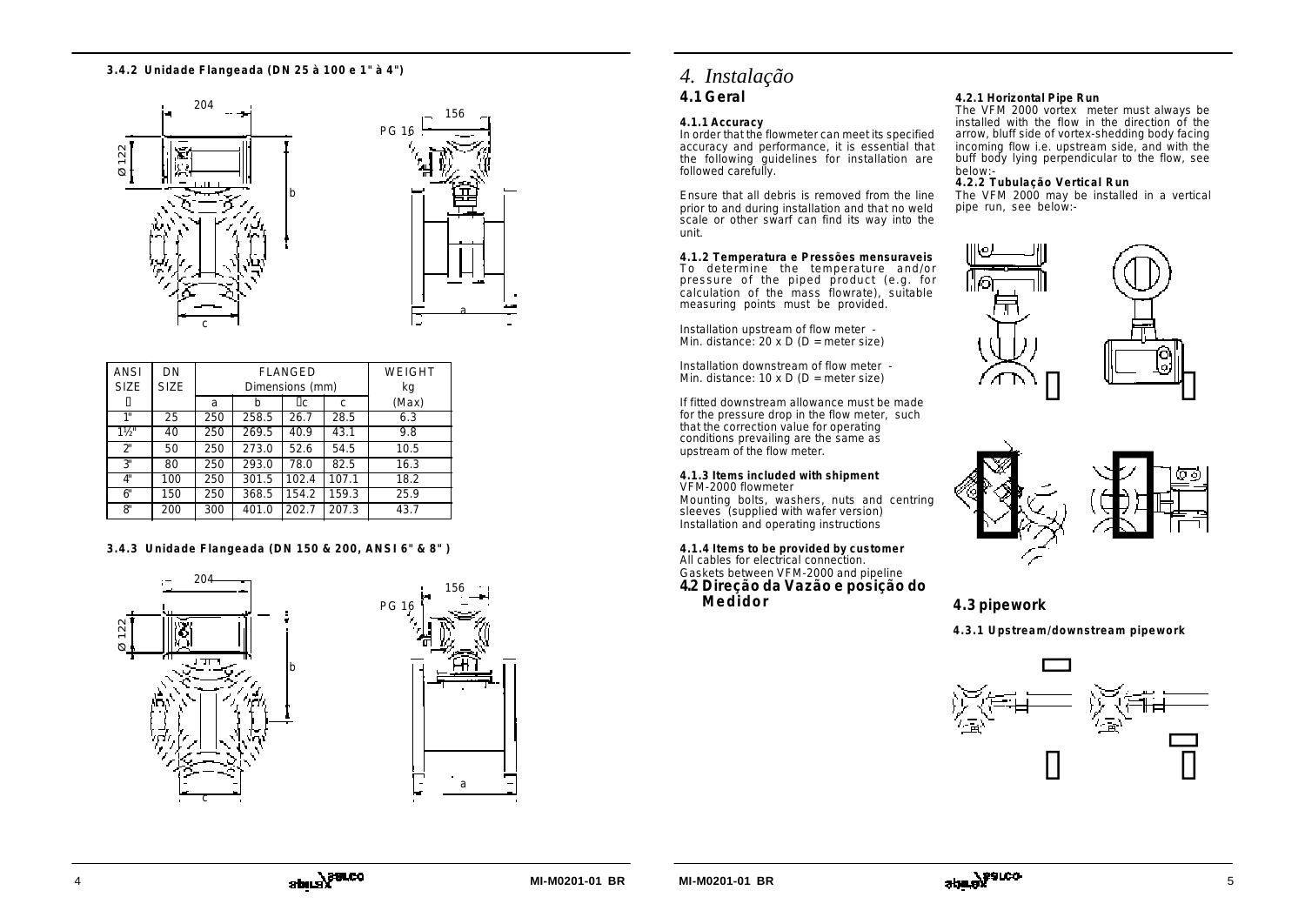Ensure that the upstream and downstream pipes where the vortex meter is to be installed are of adequate length, see below.

#### **4.3.2 Pipeline along a wall**

To ensure easy access for the electrical connections and for maintenance purposes, the



distance between pipe centreline and the wall should be greater than 0.5 m. If this is to be less then first connect all cables to the terminals in the connection compartment (screwed conduit entry side) and run them via an intermediate connection box (see also Section 4.7) before installing the flowmeter.

#### **4.3.3 Vibração da Tubulação**

Ensure that pipe vibration caused, for example, by the action of pumps, valves,



etc., is kept to a minimum as this will affect accuracy, particularly at low flow velocities. Support the pipeline on both sides of the flowmeter in a horizontal plane.

# **4.4 Instalação do Wafer**



Centre the flowmeter by sight before tightening bolts.



**MI-M0201-01 BR MI-M0201-01 BR**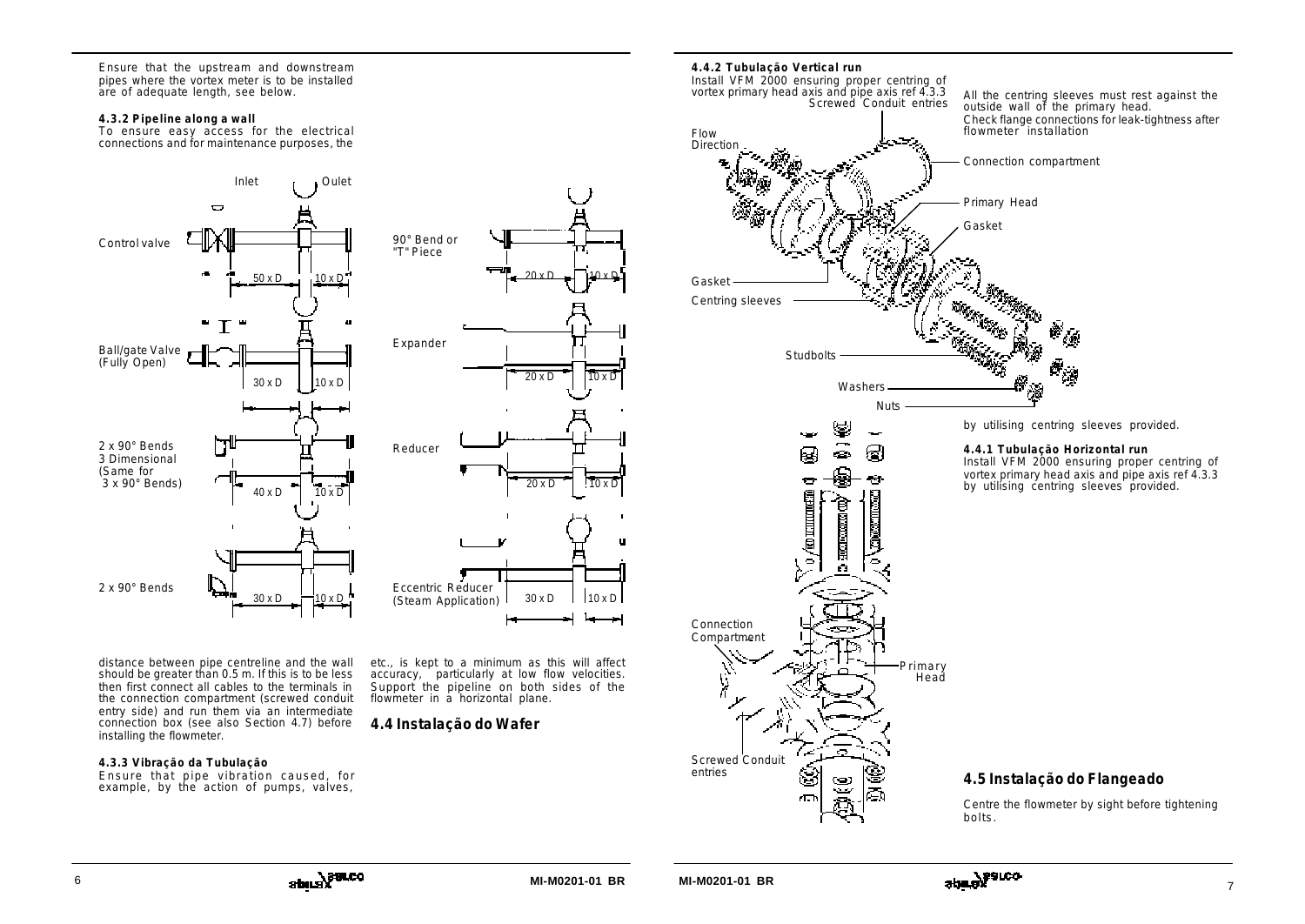# **4.6 Gaskets**

Gaskets inside diameter must be greater than the inside bore diameter  $(\emptyset)$  of the VFM 2000, e.g. use flat gaskets to DIN 2690. Gaskets must not project into the effective pipe cross sectional area.

# **4.7 Instalação Elétrica**

#### **4.7.1 Geral**

Ensure that screw thread of housing covers is well greased at all times.

System operates off a two-wire 4 to 20 mA DC. current interface.

### **4.7.2 Power supply requirements**

**Supply power U<sup>B</sup>** : 24 V DC (15 to 30 V DC), rms ripple voltage ? 100 mV

Load  $R_{\rm B}$ :

Calculation 
$$
R_B = U_B - 15 \text{ V}
$$
 ? 750 ohms  
20 mA

Loop load into positive lead

**Note:** load resistance to ground greater than 3<sub>M</sub>?

### **4.7.3 Earthing (Grounding)**

The flowmeter must be earthed by the external clamp-type terminal.

The electronics must be correctly earthed, see connection diagrams.

#### **4.7.4 Electrical connections (standard)**

Connect the signal converter to power supply using a 2-core, 1 mm<sup>2</sup> diameter cable ensuring that the polarity of supply is correct. The maximum cable length acceptable is 500 m. The cable is not to be run in the immediate vicinity of power cables.

### **4.7.5 Electrical connection (EEX)**

**Note :** Ensure that the VFM 2000 supplied is suitable for use in a hazardous area.



**Power supply non-grounded**



**Power supply grounded to negative potential**

Connection to the signal converter from the power source must be via a suitable certified **IS** interface. It may be connected via multicore cables provided that they contain only **IS** circuits and that these circuits are not interconnected unless specifically permitted.

Circuits are regarded as separate if each conductor is insulated to a thickness of at least 0.2mm (Europe) or 0.25mm (USA & Canada) and the cable is protected against damage. This is to reduce the probability of sparks due to earth faults when there are differences in earth potential. Any overall screen must be insulated and earthed at one point.

# *5. Start - Up*

After all mechanical and electrical work has been completed, the initial start up procedure should be followed.

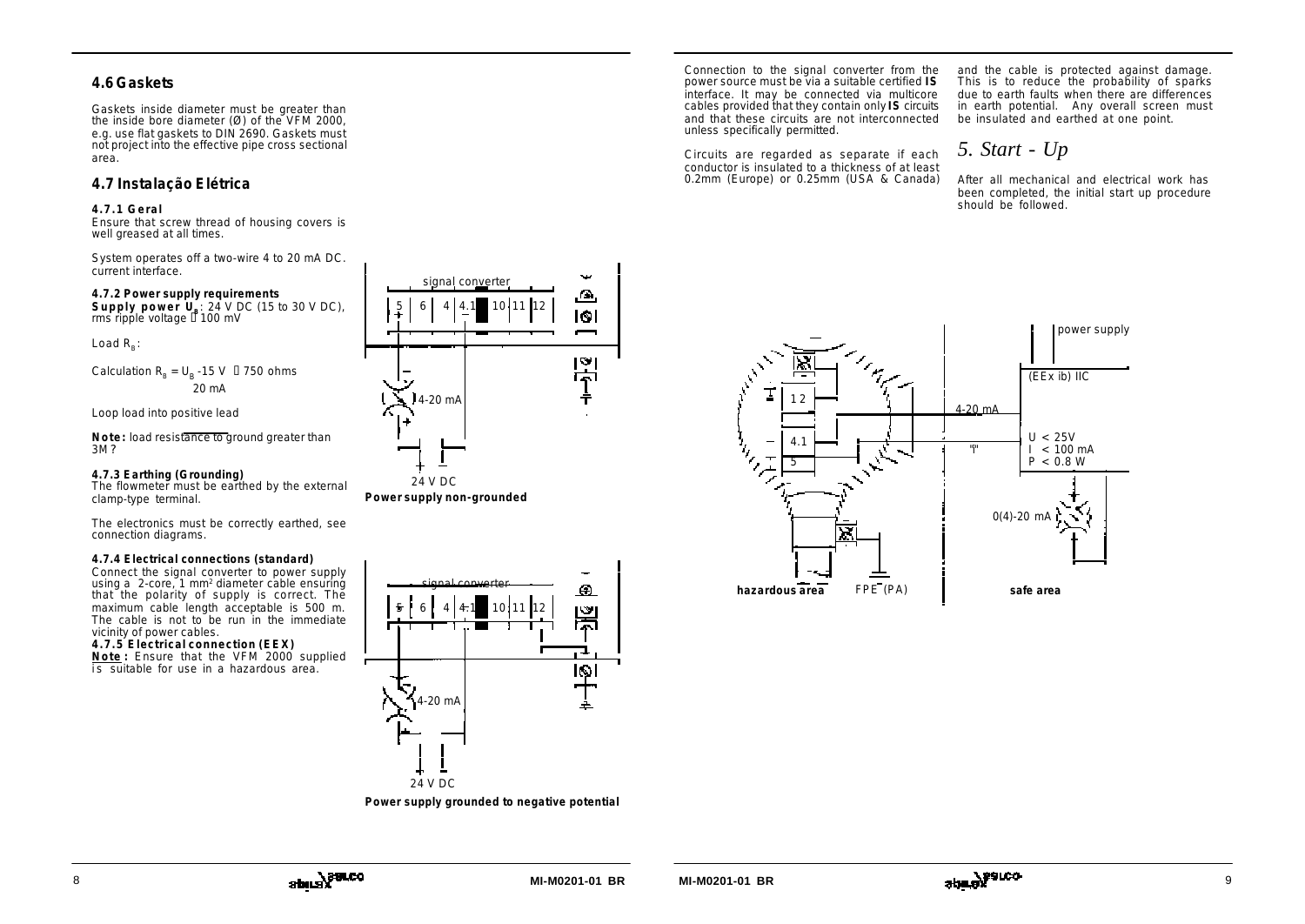# **5.1 Power - Up**

Open housing lid which exposes the electronics and disconnect the connecting wire from the sensor. Power-up the signal converter and check that the loop current is 4 mA. If this is not the case investigate using the Fault Finding Chart, ref. Section 7.

Reconnect the sensor wire and recheck the loop current. This should still be at 4 mA. If this is not the case then check whether the current is steady and of value =  $(50 \text{ Hz} \div \text{Fmax} \times 16) + 4 \text{ mA}$ . (Fmax (Hz) is equal to Qmax(m<sup>3</sup> /h) X k-factor  $(pulses/m<sup>3</sup>)$  = 3600). Fmax is also indicated on the label on electronic assembly. If this is so, then the loop needs to be in the grounded mode. See section 4.7.3. If the current value is other than this ensure that pipe vibration is eliminated. The flow meter is ready for service 15 minutes after switching on the power source. Increase flow velocity slowly and steadily avoiding

abrupt changes of pressure in the pipeline. Check that the output increases as per the flow.

If the output current does not increase with flow investigate using Fault Finding Chart ref section 7 .

If the process product is steam, condensate may form initially and cause faulty measurements when the system is started up for the first time.

# **5.2 Elementos de Operação**

The operating elements are accessible after unscrewing the cover of the electronics compartment (opposite screwed conduit entries).

# **5.3 Setando**

**5.3.1 Range changes**



- LCV Signal amplifier board
- LCI Signal converter board
- A Potentiometer, analogue threshold (do not readjust)
- C Ribbon cable, connection between LCV and LCI boards
- Potentiometer, gain (do not readjust)
- J Jumper socket (see Section 5.3.1)<br>R Switch, range setting (see Section
- Switch, range setting (see Section 5.3.1)
- S Socket, sensor connection<br>T Switch time constant (see
- Switch, time constant (see Section 5.3.2)
- Z Zero potentiometer (do not readjust)

Switch off the power to the VFM 2000 before opening the housing covers.

The measuring range can be halved from 75 m/s to 37.5 m/s by using switch R and jumper J without making any readjustment. Basic factory setting is 1:1 (see Table 3).

To calculate the actually measurable maximum flowrate at specific flowing conditions refer to the relevant T.I.S.

### **Table 3**

### **5.3.2 Time Constant**

Switch off power source before opening the

housing covers. Four different time constants (t in seconds) can be selected with switch T. See table 4

### **Table 4**

Basic factory setting is in position 3 ? 3

| seconds $\lceil_{\text{Pos.T}}\rceil$ | t (s) |
|---------------------------------------|-------|
|                                       | 0.5   |
|                                       |       |
|                                       | 3.0   |
|                                       | 10.0  |

Steady flow reduce t to position 1 or 2 Unsteady display set to position  $4 = 10$  seconds

| Meter Size | Range 1:1 |                |                |       | Range 1:2        |       |
|------------|-----------|----------------|----------------|-------|------------------|-------|
|            | Vmax      | Pos R          | Jmp J          | Vmax  | Pos <sub>R</sub> | Jmp J |
|            | (m/s)     |                |                | (m/s) |                  |       |
| $25 / 1$ " | 75        |                | $\mathfrak{D}$ | 37.5  | $\mathcal{P}$    |       |
| 40 /11/2"  | 75        |                |                | 37.5  | $\mathfrak{D}$   |       |
| 50 /2"     | 75        |                |                | 37.5  | っ                |       |
| 80 / 3"    | 75        | $\mathfrak{D}$ |                | 37.5  | 3                |       |
| 100 /4"    | 75        | $\mathfrak{D}$ |                | 37.5  | 3                |       |
| 150 /6"    | 75        | っ              |                | 37.5  | २                |       |
| /8"<br>200 | 75        | 3              |                | 37.5  |                  |       |

# *6. Manutenção*

# **6.1 Tubulação com Unidade VFM 2000**

Properly installed and used, the VFM 2000 vortex pipeline unit will give many years of trouble free service. However, periodic cleaning and removal of dirt and deposits from in the bore is advisable. This will prevent excessive build up altering the dimension of

the inside diameter of the meter bore and adversely effecting its performance.

Also, it is advisable to visually inspect the sealing 'O' rings and replace if showing signs of fatigue.